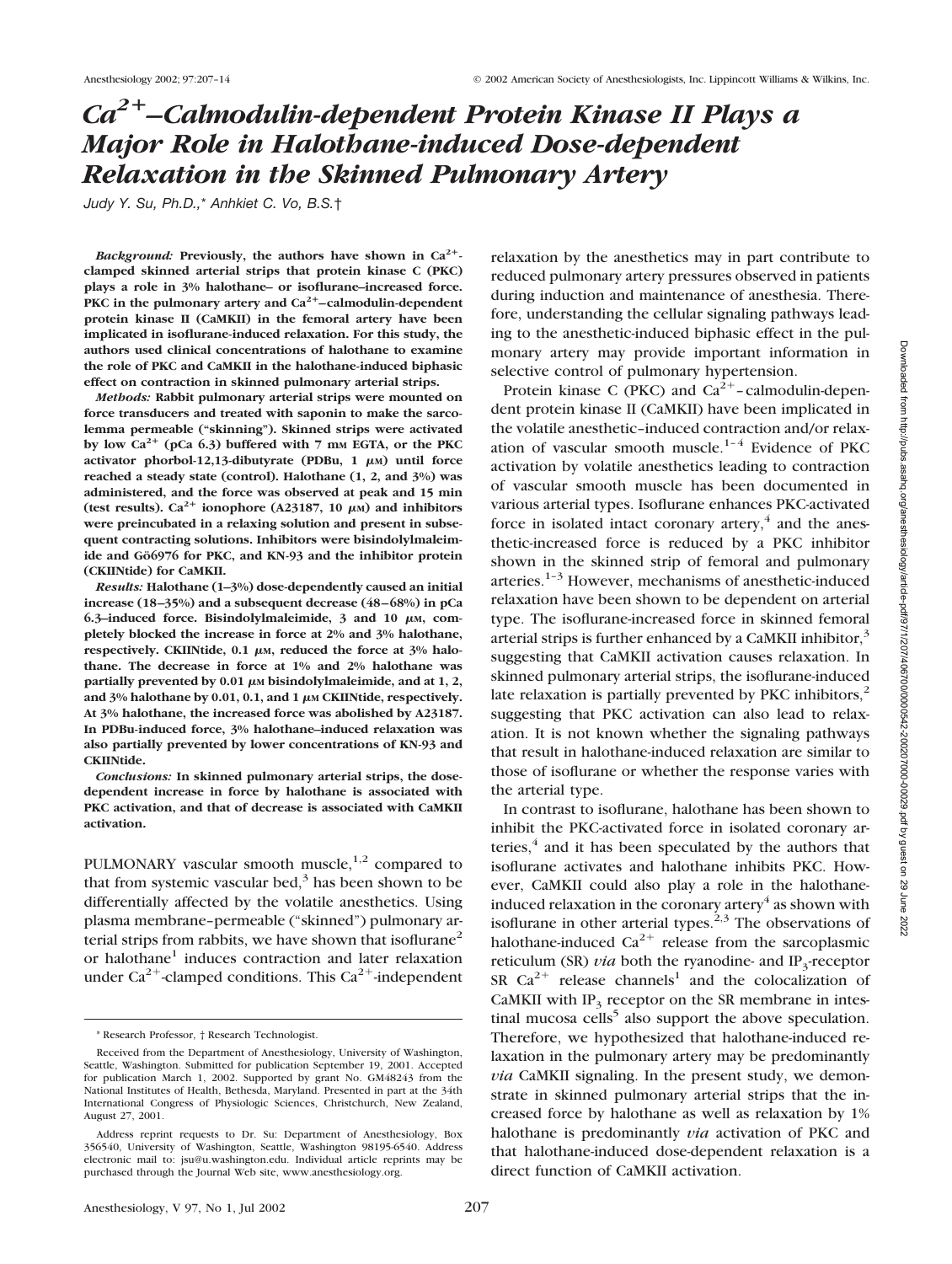### **Methods and Materials**

#### *Materials*

Thymol-free halothane was supplied by Mr. Peter Haines of Halocarbon Laboratories (Hackensack, New Jersey). The peptide of the inhibitor protein (CKIINtide)<sup>6</sup> for CaMKII was supplied by Debra Brickey, Ph.D., and Thomas Soderling, Ph.D. (Vollum Research Institute, Portland, Oregon). Other inhibitors or activators of PKC and CaMKII, including  $G\ddot{o}6976$ ,<sup>7</sup> bisindolylmaleimide HCl,<sup>8</sup>  $KN-93$ , and phorbol-12,13-dibutyrate (PDBu), were purchased from Calbiochem (La Jolla, CA) or RBI (Natick, MA). Chemicals were analytical or reagent grade. Stock solutions of Go6976 (1 mm) were made in 100% DMSO. Final concentrations of  $0.1$ -1.0  $\mu$ M Gö6976 contained 0.1% DMSO. The same concentrations of DMSO were used in parallel for time controls.

#### *Skinned Arterial Strips*

Male New Zealand white rabbits (2.2–2.5 kg) were killed using a captive bolt pistol. This method of euthanasia has been approved by the University of Washington Animal Care Committee (Seattle, Washington). The method of preparing skinned arterial strips has been described<sup>1,2,10</sup> with slight modification. Right or left pulmonary arteries were quickly isolated and cut into rings of 0.3–0.5 mm width. The endothelium was gently rubbed with a glass rod, and the denuded rings were cut open. The strips were mounted on photodiode force transducers and stretched to 50 mg of resting tension. The strips were then immersed into a series of bathing solutions<sup>2</sup> (1) to make the sarcolemma permeable with saponin (300  $\mu$ g/ml in relaxing solution for 4.5 min); (2) to release  $Ca^{2+}$  from the SR (25 mm caffeine in relaxing solution); (3) to activate the contractile proteins (pCa 5.0 buffer); and finally (4) to wash  $Ca^{2+}$  away in the strips (relaxing solution). The skinned strips were then immersed into another series of bathing solutions for experimental studies.

#### *Experimental Procedure*

As described previously, $2$  the skinned strips were activated by either  $Ca^{2+}$  (pCa 6.3 buffer; for pCa-induced force) or PDBu in pCa 6.7 buffer. When the force reached steady state (control force [ss], fig. 1), a fresh solution with the same ionic composition containing one of four halothane concentrations (0, 1, 2, or 3%) was then administered (test), and the results were observed for up to 60 min (fig. 1). The test results at peak (contraction in the presence of halothane) were expressed as a percentage of the steady state force (ss, fig. 1) just prior to the addition of halothane. The force of late relaxation was defined as the force present at 15 min after the addition of halothane. The reason for choosing 15 min instead of 30 min for isoflurane<sup>2</sup> was that halothane rapidly induced relaxation after peak contraction, which reached a



pCa 6.3 buffer

**Fig. 1. Tracings for halothane-induced biphasic effect. pCa 6.3**  $\text{buffer} = -\log \left[ \text{Ca}^{2+} \right] \text{ (M)} = 0.5 \ \mu \text{m} \text{ Ca}^{2+} \text{ buffered with } 7 \ \text{mm}$ **EGTA**;  $0, 1, 2$ , and  $3\% =$  halothane concentrations; ss  $=$  control **force at steady state before administration of halothane; peak** contraction = peak force increased by halothane; late relax**ation force decreased by halothane after peak contraction. The tracings showed that halothane dose-dependently increased Ca2-activated force reaching peak within 2 min (peak contraction). At 15 min after administration of halothane (late relaxation), the force was decreased in a dose-dependent manner.**

dose-dependent manner at 15 min (late relaxation, fig. 1). The force of late relaxation was also expressed as a percentage of the steady state force (ss, fig. 1) just prior to the addition of the volatile anesthetic. The response with 0% halothane was used as a time control.

The inhibitors of PKC or CaMKII were preincubated in a relaxing solution and present in the subsequent contracting solutions. The test conditions included (1) vehicle only (without inhibitor or halothane) as time control for halothane; (2) one of halothane concentrations plus vehicle (no inhibitor) as time control for inhibitors; and (3) one of halothane concentrations at various concentrations of an inhibitor. At least three different concentrations of the inhibitors were tested from as low as  $IC_{50}$ to an increment of 0.5 and 1 log unit.

Inhibitors included bisindolylmaleimide<sup>8</sup> and  $G\ddot{o}6976^7$ for PKC, and KN-93 $^9$  and the inhibitor protein (CKIINtide) $^6$ for CaMKII. Gö6976 and KN-93 were applied only at 3% halothane to confirm the observations with bisindolylmaleimide and CKIINtide. Muscle strips not exposed to inhibitor or halothane were used to judge the response of the strips exposed to halothane (with or without the inhibitor).

Experiments were performed at room temperature  $(21 \pm 2^{\circ}C)$ . The tension was recorded on a G3 Apple Computer (Cupertino, CA) with a customized LabVIEW software program interfaced with a multifunction input–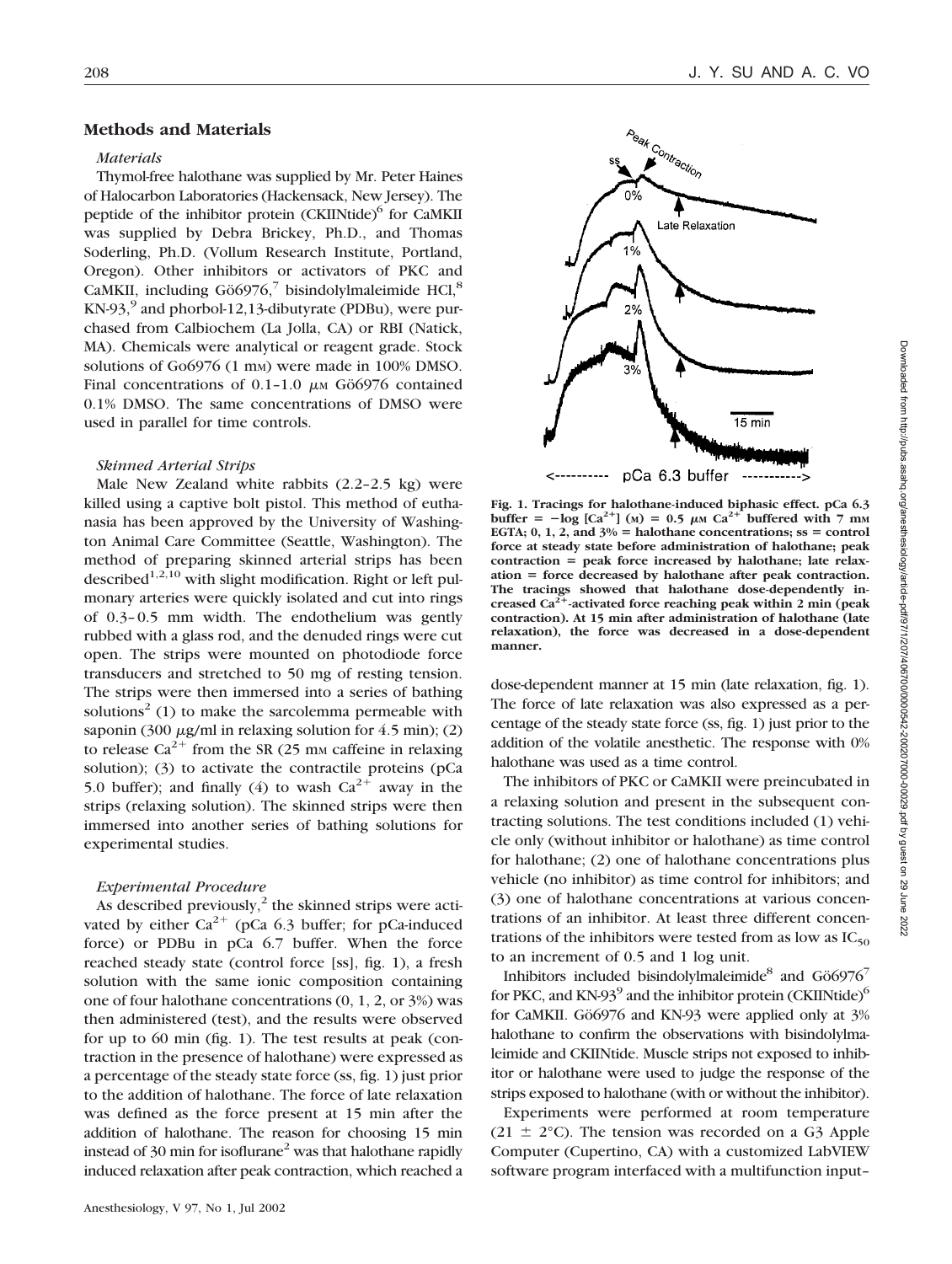

**Fig. 2. Dose–response relationship of halothane-induced biphasic effects. Halothane (1, 2, and 3%) dose-dependently increased the pCa-induced force (***A***, peak contraction), which was significant at 2% and 3% halothane. Halothane, at all three concentrations, also significantly decreased the pCa-induced force in a dose-dependent manner.**

output board with 16-bit resolution (NB-MIO-16XL; National Instrument, Austin, TX).

#### *Data Analysis*

The height from baseline to steady state force (control) and force at various time intervals (test) after administration of the test solutions were analyzed. The test results were expressed as a percentage of the control. Mean and SD of the mean were obtained from at least three arterial strips of three separate rabbits.

StatVIEW software program (BrainPower, Inc., Calabasas, CA) was used for statistical analysis. Results from the strips treated with the inhibitors and the time controls for the inhibitors were compared using the Student *t* test. Two-factorial analysis of variance was used to compare between halothane with or without various concentrations of the inhibitors. A *P* value of less than 0.05 was considered significant.<sup>11</sup>

#### **Results**

#### *Effects of Halothane on pCa 6.3–induced Force*

This study was to examine whether halothane would have a more pronounced effect at a lower free  $Ca^{2+}$ buffer (pCa  $6.3$ ) than had been previously observed<sup>1</sup> in pCa 6.0. The force induced by pCa 6.3 was 20.4  $\pm$ 9.5 mg from a pool of 96 experimental data, which was approximately 29.0  $\pm$  11.0% of the maximum tension  $(pCa 4.0)$ .

Figure 2 demonstrates that halothane induced a biphasic effect: an increase followed by a decrease in force induced by pCa 6.3 (fig. 1) in a dose-dependent manner. Compared to the response at 0% halothane, the mean increases were 18, 22, and 34% for 1, 2, and 3% halothane, respectively, and were statistically significant at 2% and 3% halothane (fig. 2A). The increased force by 3% halothane in pCa 6.3–induced force was comparable to

the 30% increase previously observed in pCa 6.0–induced force.<sup>1</sup> The decreases in force with late relaxation, compared to the response with 0% halothane, were 48, 56, and 68% for 1, 2, and 3% halothane, respectively (fig. 2B), which is more than the 20–40% decreases previously observed with  $pCa 6.0$ <sup>1</sup>

## *Influence of PKC Inhibitors on Halothane-induced Biphasic Effect on pCa-induced Force*

As shown in figure 3, bisindolylmaleimide (0.01-1  $\mu$ M), an inhibitor of cPKC (IC<sub>50</sub> = 0.01  $\mu$ <sub>M</sub>) and nPKC (IC<sub>50</sub> = 0.13  $\mu$ <sub>M</sub>),<sup>8</sup> did not significantly affect the halothaneincreased force at 1% and 2% halothane (fig. 3A). However, bisindolylmaleimide at  $1 \mu$  m significantly reduced the increased force at 3% halothane (fig. 3A). In a different group of experiments, higher concentrations of bisindolylmaleimide completely blocked the increased force by halothane. The response with no halothane or inhibitor was  $105.8 \pm 5.8$  (n = 6) in comparison to 139.3  $\pm$  32.2 (n = 6) with halothane but without inhibitor, and  $114.4 \pm 11.9$  (n = 8) with 2% halothane and  $3 \mu$ <sub>M</sub> bisindolylmaleimide. At  $3\%$  halothane, the response with no halothane or inhibitor was  $107.1.8 \pm 6.9$  (n = 4), 150.1  $\pm$  29.8 (n = 4) with halothane but no inhibitor,  $125.0 \pm 20.2$  (n = 4) with halothane and 3  $\mu$ M bisindolylmaleimide, and  $105.2 \pm 9.6$  (n = 5) with halothane and  $10 \mu$ <sub>M</sub> bisindolylmaleimide. This complete inhibition of 3% halothane-increased force by 10  $\mu$ M bisindolylmaleimide was also observed with  $pCa 6.0$ –induced force.<sup>1</sup>

To confirm the effect of bisindolylmaleimide, we used another PKC inhibitor, Go6976, a specific inhibitor for cPKC (IC<sub>50</sub> = 0.002–0.02  $\mu$ <sub>M</sub>).<sup>7</sup> We found that Go6976 (0.1-1  $\mu$ M) dissolved in 0.1% DMSO did not affect the 3% halothane–increased force (data not shown).

In contrast, the relaxation induced by 1% and 2% halothane was partially prevented by  $0.01 \mu$  M bisindolylmaleimide, but relaxation induced by 3% halothane was not significantly prevented by bisindolylmaleimide (fig. 3B) or Go6976 (tested up to 1  $\mu$ M).

## *Influence of CaMKII Inhibitors on Halothaneinduced Biphasic Effect on pCa-induced Force.*

We further tested whether CaMKII plays a role in halothane-induced biphasic effect. Two inhibitors were used. The peptide of the inhibitor protein (CKIINtide,  $IC_{50}$  =  $0.05 \mu\text{m}$ <sup>6</sup> noncompetitively binds to the catalytic site of CaMKII, whereas KN-93 (IC<sub>50</sub> = 0.37  $\mu$ M)<sup>9</sup> competitively binds to the calmodulin binding site of CaMKII.

We found that halothane-increased force was not significantly affected by CKIINtide at 1% and 2% halothane but was partially reduced by  $0.1 \mu M$  CKIINtide at  $3\%$ halothane (fig. 4A). However, the increased force by 3% halothane was not significantly affected by KN-93 (maximum 10  $\mu$ <sub>M</sub>; data not shown).

In contrast, late relaxation was partially prevented by CKIINtide in a dose-dependent manner at different dose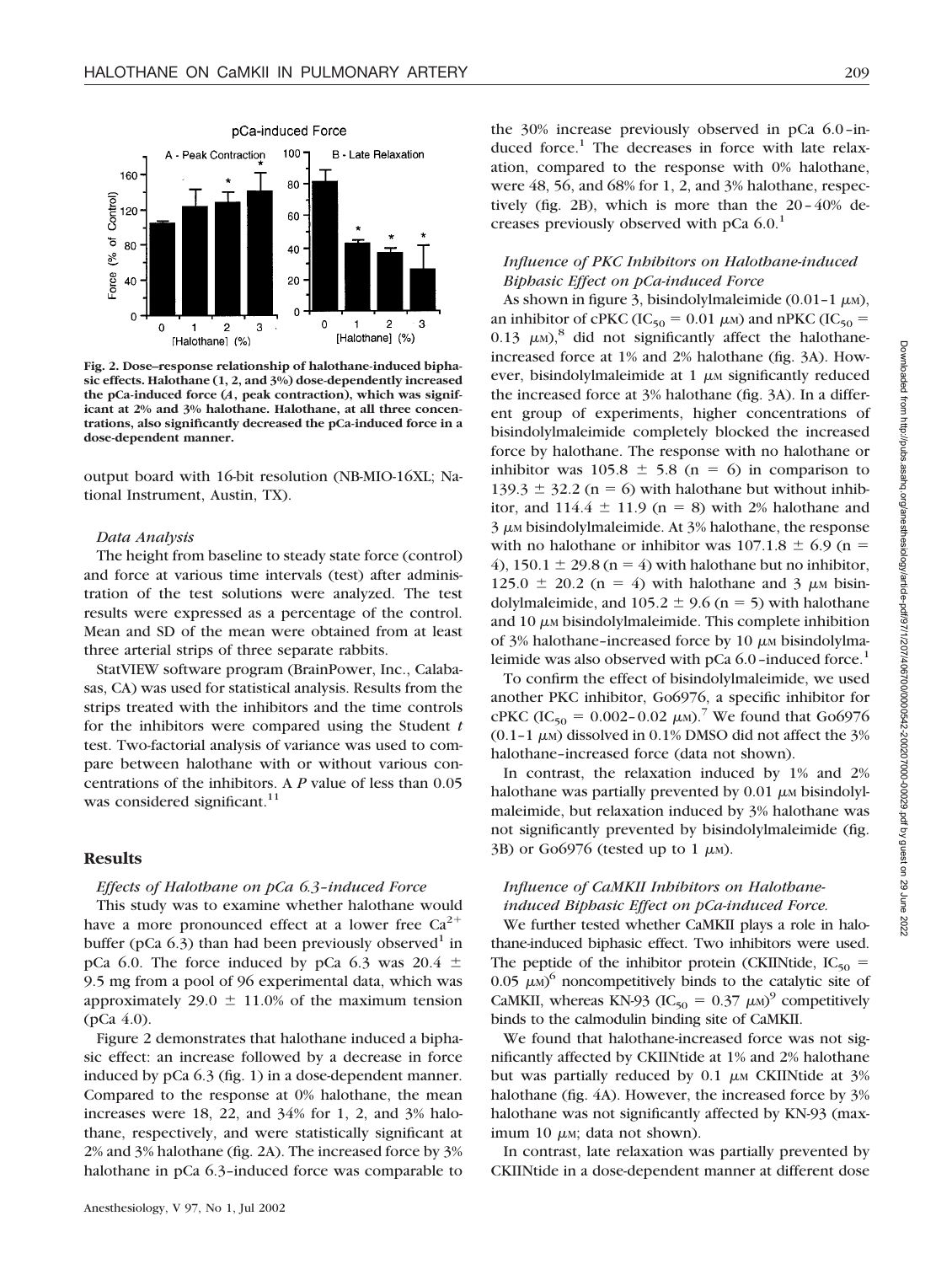

ranges (0.01 and 0.1  $\mu$ M for 1% halothane, 0.1 and 1  $\mu$ M for 2% halothane, and 1  $\mu$ m for 3% halothane; fig. 4B). The relaxation induced by 3% halothane was also partially prevented by KN-93 at 3 and 10  $\mu$ <sub>M</sub> (n = 3-10;  $83.4 \pm 4.7$ ,  $34.3 \pm 14.5$ ,  $35.4 \pm 20.2$ ,  $60.2 \pm 24.6$ , and  $65.6 \pm 24.9$  for no halothane and no inhibitor, 0, 1, 3, and 10  $\mu$ M KN-93 with halothane, respectively).



**Fig. 4. Influence of the peptide of the inhibitor protein (CKIINtide) of CaMKII on halothane-induced biphasic effects on pCa-induced force. 0/0 time controls (without halothane or CKIINtide); Force pCa 6.3–induced force expressed as a percentage of the control force (steady state force before the administration of halothane**) in mean  $\pm$  SD (n = 3–6); **[CKIINtide] concentrations of CKIINtide where**  $0/0$  **= without halothane or**  $CKIINtide$ ; 0 or  $[CKIINtide]i = 0 \mu M$  or **a specific CKIINtide concentration up** 1  $\mu$ <sub>M</sub> plus one of the halothane concen**trations** (1, 2, or  $3\%$ );  $* = P < 0.05$ **compared to no halothane or bisindolylmaleimide**  $(0/0);$   $# =$  compared to 0  $\mu$ м in the presence of halothane (0). **The increased force (0** *vs.* **0/0,** *A***) by 2% halothane was not significantly affected by CKIINtide, and by 3% halothane was** reduced by 0.1 μm CKIINtide. In con**trast, the decreased force (0/0** *vs.* **0,** *B***) was partially prevented by 0.01 and 0.1 mM CKIINtide at 1% halothane, by 0.1** and 1  $\mu$ m CKIINtide at 2% halothane, and by  $1 \mu$ <sub>M</sub> at  $3\%$  halothane.

**Fig. 3. Influence of c/nPKC inhibitor bisindolylmaleimide on biphasic effect of halothane on pCa-induced force. 0/0 time controls (without halothane or bisindolylmaleimide); Force pCa 6.3– induced force expressed as a percentage of the control force (steady state force before the administration of halothane)**  $\text{in}$  mean  $\pm$  SD (n = 3–9); [Bim] = concen**trations of bisindolylmaleimide where**  $0/0$  = without halothane or bisindolylmaleimide; 0 or  $\text{[Bim]}$ i = 0  $\mu$ M or a spe**cific bisindolylmaleimide concentration** up to 1  $\mu$ <sub>M</sub> tested plus one of the halothane concentrations  $(1, 2, \text{or } 3\%)$ ;  $* =$ *P* **< 0.05 compared to no halothane or bisindolylmaleimide**  $(0/0);$   $# =$  compared  $\mathbf{t}$  **o**  $\mu$  **m** in the presence of halothane (0). The increased force  $(0 \text{ vs. } 0/0, A)$  by  $2\%$ **halothane was not significantly affected**  $b$ y bisindolylmaleimide up to 1  $\mu$ м, and  $\frac{1}{2}$   $\frac{1}{2}$   $\frac{1}{2}$   $\frac{1}{2}$   $\frac{1}{2}$   $\frac{1}{2}$   $\frac{1}{2}$   $\frac{1}{2}$   $\frac{1}{2}$   $\frac{1}{2}$   $\frac{1}{2}$   $\frac{1}{2}$   $\frac{1}{2}$   $\frac{1}{2}$   $\frac{1}{2}$   $\frac{1}{2}$   $\frac{1}{2}$   $\frac{1}{2}$   $\frac{1}{2}$   $\frac{1}{2}$   $\frac{1}{2}$   $\frac{1}{2}$  **bisindolylmaleimide. In contrast, the decreased force (0/0** *vs.* **0,** *B***) was partially** prevented by 0.01 and 0.1  $\mu$ <sub>M</sub> bisindolyl**maleimide at 1% and 2% halothane but was not affected by bisindolylmaleimide up to 1 µm at 3% halothane.** 

## *Effects of Halothane and the Influence of CaMKII Inhibitors on PDBu-induced Force.*

The preceding results suggested that halothane-induced relaxation involved both CaMKII and PKC at 1% and 2% halothane but only CaMKII at 3% halothane. It was hypothesized that PKC was initially activated and later inhibited by a high concentration of halothane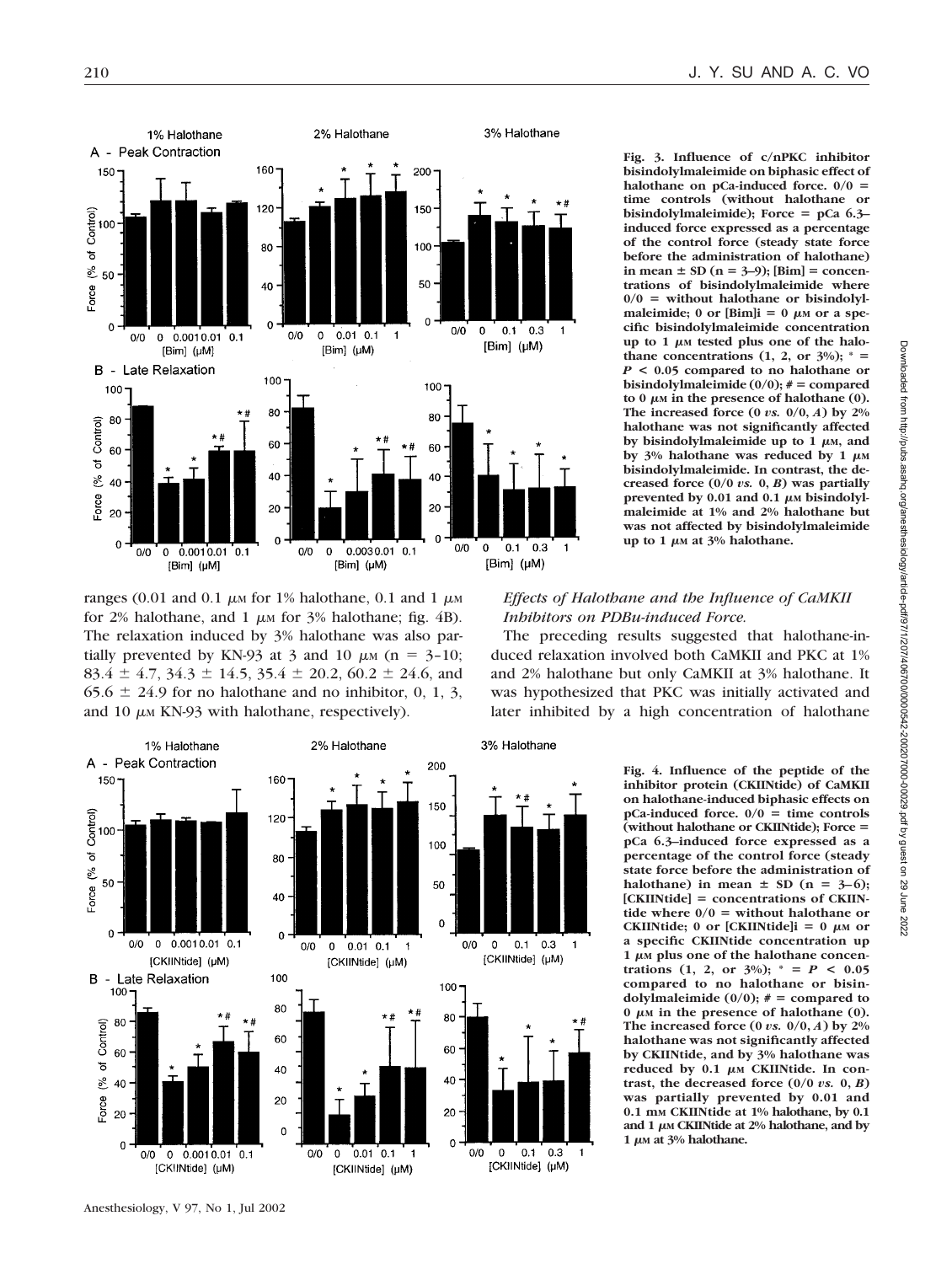

**Fig. 5. Dose–response relationship of halothane on phorbol-**12,13-dibutyrate (PDBu)-induced force. Mean  $\pm$  SD (n = 3); **PDBu a PKC activator in the presence of pCa 6.7; PDBuinduced force after administration of halothane at peak force (***A***, peak contraction) or 30 min (***B***, late relaxation) expressed as percent of the control force (steady state force before the ad**ministration of halothane);  $^* = P < 0.05$  compared to 0% halo**thane. Halothane, at 3%, significantly increased the PDBu-induced force (***A***, peak contraction) and dose-dependently decreased the force (***B***, late relaxation) up to 2% halothane. No further decrease in PDBu-induced force was observed by 3% halothane.**

 $(3%)$ , as has been observed with enflurane,<sup>12</sup> but was too low to be detected by the inhibitor. To further test this hypothesis, we used PDBu, a phorbol ester, to activate PKC. If the hypothesis was correct, we would expect that 3% halothane would again induce relaxation, but to a lesser extent because in this circumstance only CaMKII would be involved with relaxation. This halothane-induced relaxation would also be partially prevented by the CaMKII inhibitors.

We found that halothane did not increased the PDBuinduced force (fig. 5A) until 3% halothane (114.5  $\pm$  $20.3\%$  [n = 25]), which was significantly lower than with pCa-induced force  $(137.4 \pm 18.6\%$  (n = 26]). Halothane again induced relaxation in PDBu-induced force in a dose-dependent manner (1–3% halothane, fig. 5B) reaching maximum at 2% halothane ( $n = 3$ ; 84.3  $\pm$  14.5,  $54.8 \pm 10.2$ ,  $33.6 \pm 16.5$ , and  $37.5 \pm 9.7$ % for 0, 1, 2, and 3% halothane, respectively; fig. 5B).

The relaxation induced by 3% halothane in PDBu-induced force was again partially prevented by CKIINtide at 0.1  $\mu$ M (n = 3-12; 73.6  $\pm$  12.3, 33.1  $\pm$  20.5, 22.8  $\pm$ 22.6, 51.9  $\pm$  26.1, and 36.7  $\pm$  23.7 for no halothane/no inhibitor, and 0, 0.03, 0.1, and 0.3  $\mu$ M CKIINtide with halothane, respectively). Thus, the effective concentration of CKIINtide to partially prevent 3% halothane– induced relaxation is 10-fold higher in pCa-induced force (1  $\mu$ M, fig. 4B) than in PDBu-induced force (0.1  $\mu$ M).

KN-93 at 1  $\mu$ m also partially prevented the 3% halothane-induced relaxation (n = 3 to 4; 76.7  $\pm$  13.4,  $26.0 \pm 21.4$ , 35.6  $\pm$  22.0, 37.8  $\pm$  12.1, and 56.5  $\pm$ 35.6 for no halothane/no inhibitor, 0, 0.03, 0.3, and 1  $\mu$ <sub>M</sub> KN-93 with halothane, respectively). Thus, the effective concentration of KN-93 to partially prevent the relaxation induced by 3% halothane in pCainduced force  $(3 \mu)$  is threefold higher than that in PDBu-induced force  $(1 \mu M)$ .

## *Influence of Ca*<sup>2+</sup> *Ionophore A23178 on Halothane-induced Biphasic Effects on Ca2 activated Force.*

The above results suggested that halothane-increased force was predominantly *via* PKC and that of relaxation was predominantly *via* CaMKII. We further examined the role of intracellular  $Ca^{2+}$  stores in the halothaneinduced biphasic effects using nonspecific  $Ca^{2+}$  ionophore A23187 to deplete  $Ca^{2+}$  from the SR. We found that halothane-increased force was completely blocked by 10  $\mu$ M A23187 (peak contraction, fig. 6). Surprisingly, the halothane-decreased force was significantly enhanced by A23187 (late relaxation, fig. 6).

#### **Discussion**

The most significant findings of this study are as follows. (1) The dose-dependent increases in contraction by 2% and 3% halothane are completely blocked by the PKC inhibitor bisindolylmaleimide at  $3$  and  $10 \mu$ <sub>M</sub>, respectively, and the increased force by 3% halothane is also reduced by  $0.1 \mu \text{M}$  CKIINtide (fig. 7) and completely blocked by  $Ca^{2+}$  ionophore A23187 treatment. (2) The relaxation induced by 1% and 2% halothane is partially prevented by  $0.01 \mu$ <sub>M</sub> bisindolylmaleimide, and the dosedependent relaxation by 1, 2, and 3% halothane is also partially prevented by increasing effective concentrations  $(0.01, 0.1,$  and  $1 \mu$ <sub>M</sub>, respectively) of the peptide of the inhibitor protein (CKIINtide) of CaMKII (fig. 7).



**Fig. 6. Influence of A23178 on halothane-induced biphasic effects on pCa-induced force.** A23178 =  $Ca^{2+}$  ionophore to deplete  $Ca^{2+}$  from the SR;  $0/0 =$  without halothane or A23187; 3% halothane was present in 0 and 10  $\mu$ M A23187; mean  $\pm$  SD (n = **4–10); pCa-induced force after administration of halothane at peak force or 15 min expressed as percent of the control force (steady state force before the administration of halothane); \*** *P* < 0.05 compared to no halothane or A23187 (0/0);  $# =$ **compared to halothane in the absence of A23187 (0). Halothane-increased force was completely blocked by A2318 (peak contraction), and the decreased force was enhanced by A23187 (late relaxation).**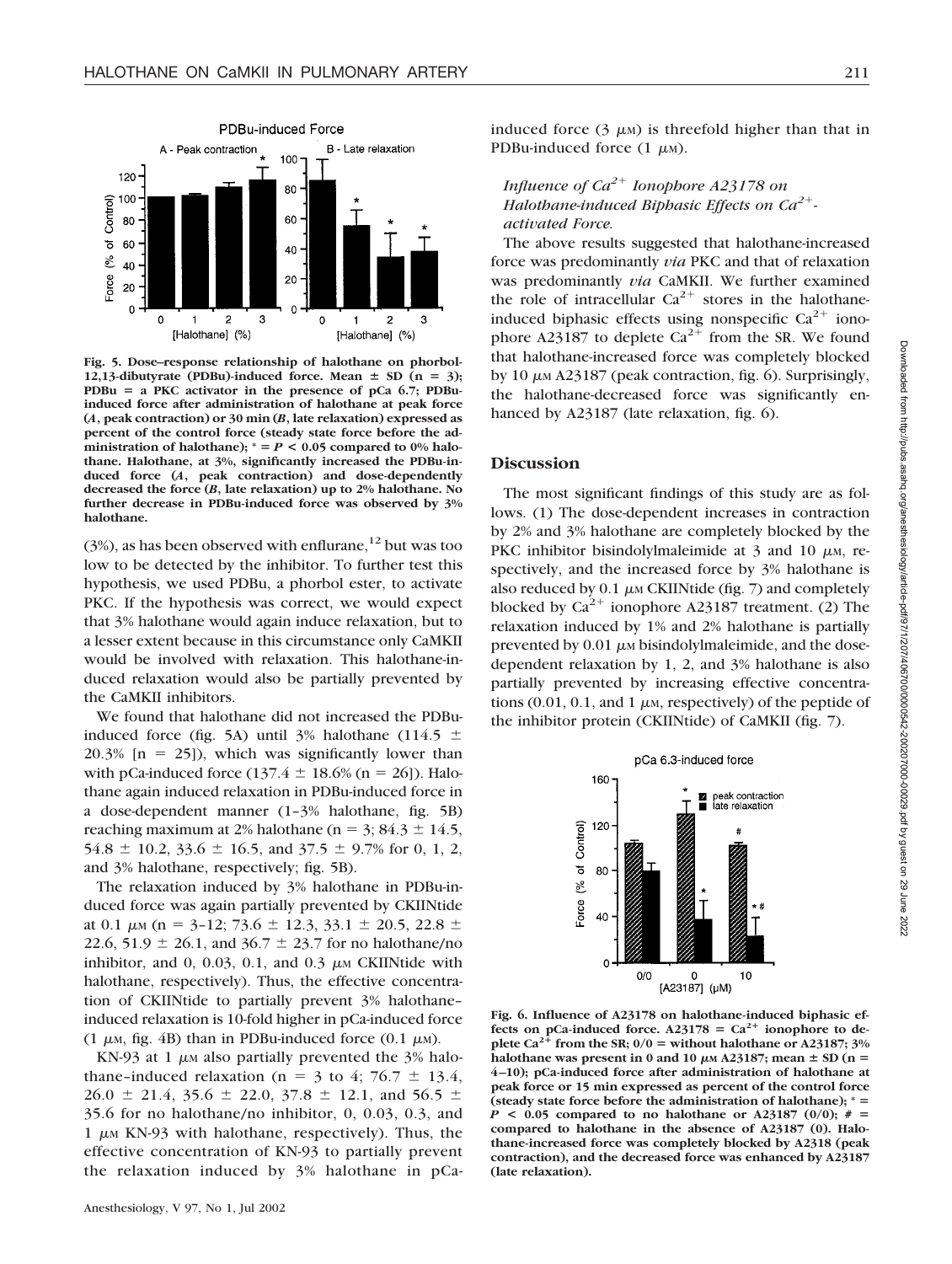

**Fig. 7. Relationship between halothane concentrations, and effective concentrations of the inhibitors of PKC and CaMKII with respect to halothane-induced biphasic effects. Force (open cir** $cles) = percent of the time control =$ **halothane-induced increases (***A***) or decreases (***B***) in pCa-induced force normalized as a percentage of without halothane and inhibitor (0/0); Effective**  $[Inhibitor]$   $(\mu)$  = effective inhibitor concentration in  $\mu$ <sup>M</sup> in blocking halo**thane-increased force (***A***) or halothanedecreased force (***B***) derived from figures 3 and 4; Bim (filled circles) bisindolylmaleimide, a c/nPKC inhibitor; CKIINtide (filled triangles) the**

**peptide of the inhibitor protein of CaMKII. This figure shows that the force induced by halothane increases with increasing halothane concentrations at 2% and 3% (open circles,** *A***), which is associated with the increases in effective concentration of bisindolylmaleimide (filled circles,** *A***), but CKIINtide is effective only at 3% halothane (filled triangles,** *A***). In contrast, force decreased by halothane in a dose-dependent manner (open circles,** *B***) is associated with increases in effective concentrations of CKIINtide (filled triangles,** *B***), but that of bisindolylmaleimide (filled circles,** *B***) remains constant at 1% and 2% halothane** and is ineffective as low as  $0.001 \mu$ <sub>M</sub> at  $3\%$  halothane.

Using the effective concentration of the inhibitors to reflect the enzyme activity, *i.e.*, the higher the effective concentration of the inhibitor required to block the halothane-induced biphasic effect, the higher the activity of the enzyme, our results can be interpreted as follows. The blockade of the halothane-induced dosedependent increase in force by high ( $> 3 \mu$ M) and increasing effective concentrations of the PKC inhibitor bisindolylmaleimide ( $IC_{50} = 0.01 \mu M$  for cPKC and 0.13  $\mu$ M for  $\epsilon$ PKC)<sup>8</sup> suggests a high PKC activity, which plays a major role in halothane-increased force. A complete blockade of 3% halothane–increased force has also been shown previously in  $pCa_06.0$ –induced force.<sup>1</sup> In contrast, the increased force by 3% halothane partially blocked by low concentration  $(0.1 \mu M)$  of CKIINtide  $(IC_{50} = 0.05 \ \mu\text{m})^6$  suggests a low CaMKII activity. The above evidence of increased force partially blocked by the CaMKII inhibitor as well as completely blocked by high concentrations of the PKC inhibitor suggests that a CaMKII signaling pathway leading to contraction is *via* PKC in 3% halothane–increased force (fig. 8). In PDBuinduced force, the absence of force increased by 2% halothane and that reduced by 3% halothane compared to those of pCa-induced force further confirms that PKC plays a major role in the halothane-increased force.

The complete blockade of halothane-increased force after Ca<sup>2+</sup> ionophore A23187 treatment suggests a Ca<sup>2+</sup>dependent mechanism, which is consistent with the halothane-induced  $Ca^{2+}$  release from the SR.<sup>1</sup> This increased  $Ca^{2+}$  by halothane resulting in contraction, however, could not be due to activation of  $Ca^{2+}$ -calmodulindependent myosin light chain kinase since the increased  $Ca<sup>2+</sup>$  would be buffered by high concentrations of EGTA under our experimental condition and since the increased force by halothane can be blocked by the inhibitors of PKC, or CaMKII. Thus, cPKC and CaMKII must be activated by the localized  $Ca^{2+}$  which is released by halothane from the intracellular stores.<sup>1</sup> These facts cannot, however, be reconciled with the ineffectiveness of the specific cPKC inhibitor Go6976. It could be due to dimethyl sulfoxide used to dissolve Go6976, which induces  $Ca^{2+}$  release from the SR (data not shown), resulting in a higher basal level by  $Ca^{2+}$ . Whether cPKC activity is modulated by basal activity and  $Ca^{2+}$  concentrations remains to be confirmed.

The partial blockade of 1% and 2% halothane–induced relaxation by the same effective concentration (0.01  $\mu$ M)



**Fig. 8. Proposed signaling pathways in the pulmonary artery underlying halothane-induced contraction and relaxation.** [Halothane] = changes in halothane concentrations; SR = sarcoplasmic reticulum; CaM = calmodulin;  $cPKC = Ca^{2+}$ -depen**dent protein kinase C;** [CaMKII] = changes in activity of  $Ca^{2+}$ – calmodulin-dependent protein kinase II;  $3H = 3%$  halothane;  $pMLCK(-) = phosphorylated myosin light chain kinase at a$ specific site resulting in decreased activity;  $pMLC(+) = in$ creased myosin light chain phosphorylation;  $pMLC(-) = de$ **creased myosin light chain phosphorylation. The model de**scribes that halothane induces  $Ca^{2+}$  release from the SR **resulting in activation of cPKC and CaMKII, and halothane may also directly bind to cPKC at the phorbol ester binding site to activate PKC. The signaling pathway for activated PKC predominantly leads to contraction, and the signaling pathway for activated CaMKII predominantly leads to relaxation. However, at 3% halothane, the increased force could also in part** *via* **CaMKII–PKC signaling pathway, and that of decreased force in part** *via* **PKC–CaMKII signaling.**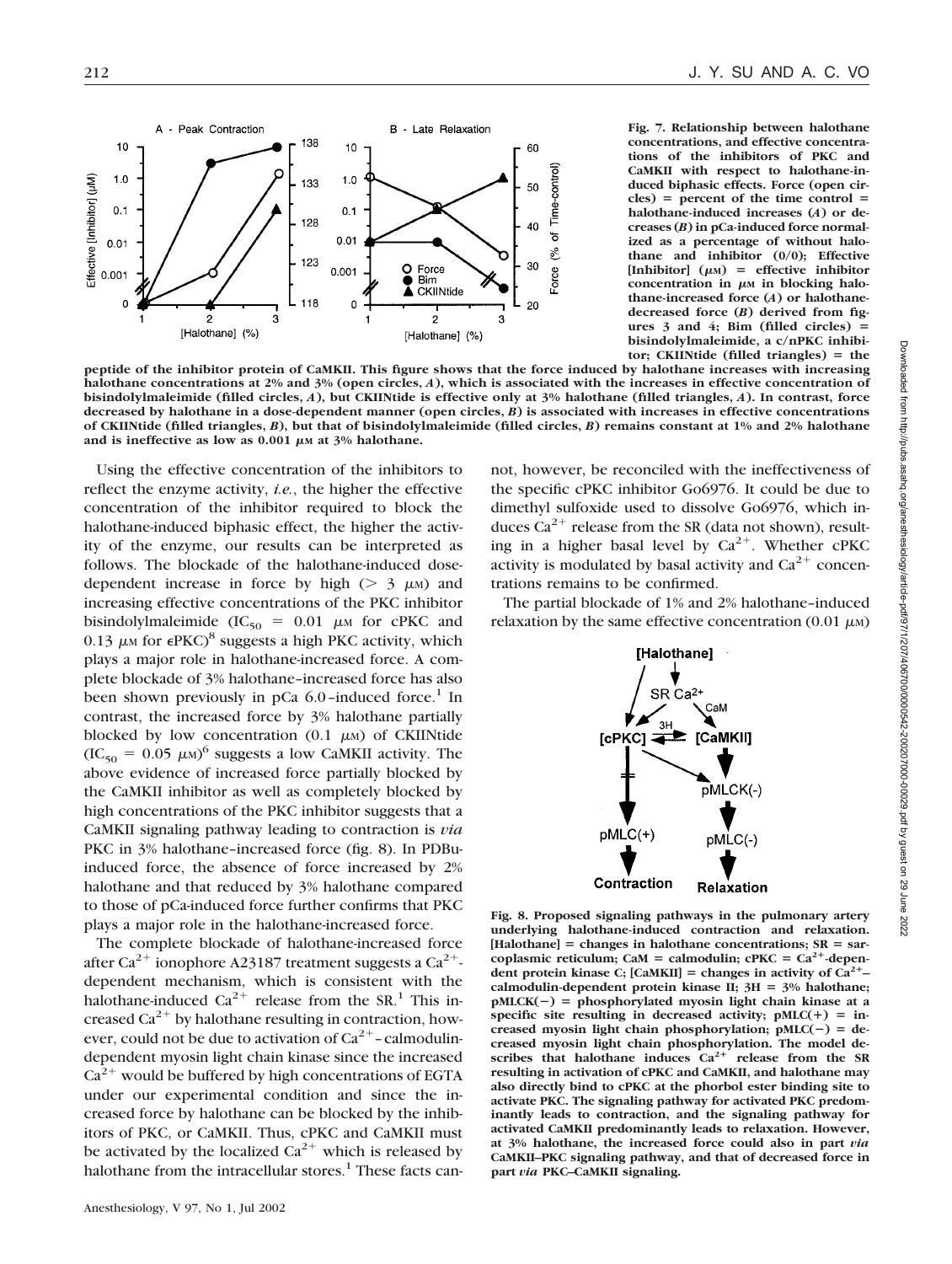of the PKC inhibitor bisindolylmaleimide suggests that PKC is activated to a similar degree, which would not account for the increased relaxation by 2% halothane compared with 1% halothane. Thus, the increased force blocked by high concentrations ( $\leq$  3  $\mu$ M) and the decreased force by low concentrations  $(0.01 \mu)$  of bisindolylmaleimide suggest that high PKC activity would result in increased force and low PKC activity would result in relaxation. The PKC signaling pathway leading to contraction could be *via* CPI-17, phosphatase inhibition, and increased myosin light chain phosphorylation.13 On the other hand, a different PKC pathway would lead to relaxation by direct phosphorylation of myosin light chain kinase at the same site as that of cAMP kinase or CaMKII resulting in decreased myosin light chain kinase activity and decreased myosin light chain phosphorylation.<sup>14,15</sup> These speculations remain to be confirmed.

The increasing relaxation by increasing halothane concentrations (1, 2, and 3%) associated with increasing effective concentrations  $(0.01, 0.1, and 1 \mu)$ , respectively) of the CaMKII inhibitor CKIINtide (IC<sub>50</sub> =  $0.05 \mu$ <sub>M</sub>)<sup>6</sup> suggests increasing CaMKII activity associated with increasing relaxation. A comparison between the estimated relative activity of PKC and CaMKII (ratio of effective concentration to  $IC_{50}$ ) reveals that PKC (0.01/  $0.01 \mu$ <sub>M</sub>) is approximately fivefold greater than CaMKII  $(0.01/0.05 \mu M)$  at 1% halothane, and CaMKII  $(0.1/$  $0.05 \mu$ <sub>M</sub>) is approximately twofold greater than PKC  $(0.01/0.01 \mu)$  at 2% halothane. This suggests that PKC plays a more important role than CaMKII in 1% halothane–induced relaxation. However, a direct correlation between relaxation and CaMKII activity suggests that CaMKII plays a major role in modulation of vascular smooth muscle relaxation.

The fact that 3% halothane–induced relaxation is not prevented but enhanced by  $Ca^{2+}$  ionophore A23187 treatment suggests a  $Ca^{2+}$ -independent mechanism. It is also possible that  $Ca^{2+}$  in the SR stores is reduced by  $Ca^{2+}$  ionophore A23187; thus, less  $Ca^{2+}$  would be released by halothane, resulting in lower CaMKII or PKC activation leading to relaxation. However, halothane, as well as enflurane on purified  $\text{cPKC}$ ,<sup>12</sup> may directly compete for both high- and low-affinity phorbol ester binding to PKC. At low anesthetic concentrations ( $\geq 2\%$  halothane), halothane binds to the high-affinity site, resulting in increased PKC activity, and at high concentrations (3% halothane), halothane also binds to the low-affinity, resulting in decreased PKC activity, which is too low to be detected by the PKC inhibitor. This speculation is supported by the evidence under PKC-activated condition (PDBu-induced force) that 3% halothane, compared to 2% halothane, induces no further relaxation, and decreased effective inhibitor concentration of CaMKII (CKIINtide, or KN-93) suggests lower CaMKII activity. Thus, PKC may also play a role in 3% halothane–induced relaxation, possibly *via* a PKC–CaMKII signaling pathway (fig. 8). However, the lower CaMKII activity could also be the result of reduced  $Ca^{2+}$  released by halothane in PDBu-treated strips since phorbol ester has been shown to reduce  $Ca^{2+}$  transient induced by electrical stimulation in cardiac myocytes.<sup>16</sup> Thus, the relaxation induced by halothane in PKC-activated force shown in isolated intact rat coronary artery<sup>4</sup> could also be *via* CaMKII, which remains to be confirmed.

This preferential activation of CaMKII over PKC by  $Ca^{2+}$  released by halothane could be due to halothaneinduced  $Ca^{2+}$  release *via* the specific SR  $Ca^{2+}$  release channels (the IP<sub>2</sub> and ryanodine receptors)<sup>1</sup> due to its colocalization with the  $IP_3$  receptor on the SR membrane as shown in intestinal mucosal cells. $17$  This speculation, however, remains to be shown in vascular smooth muscle. The regulation of CaMKII and PKC by  $Ca^{2+}$  concentrations, as shown *in vitro* with CaMKII,<sup>18</sup> and the modulation of vascular smooth muscle contraction remain to be investigated.

The mechanisms of the biphasic effects of halothane from this study can be speculated as follows (fig. 8). Halothane induces  $Ca^{2+}$  release from the SR. This increased  $Ca^{2+}$  results in activation of cPKC and CaMKII. Halothane also binds to the phorbol ester binding site, resulting in increased PKC activity at low concentrations and decreased activity at high concentrations. Activated PKC could undergo the following signaling pathways: (1) phosphorylation of CPI-17 which inhibits myosin light chain (MLC) phosphatase resulting in increased MLC phosphorylation leading to increased force<sup>13</sup>; (2) phosphorylation of extracellular signal–regulated kinases (ERK1/2) $19-21$  which then phosphorylates myosin light chain kinase (MLCK) resulting in increased MLCK activity and MLC phosphorylation<sup>22</sup> leading to increased force; (3) direct phosphorylation of MLCK resulting in decreased MLCK activity and decreased MLC phosphorvlation<sup>14,15</sup> leading to relaxation; and  $(4)$  phosphorylation of CaMKII leading to relaxation. The possible signaling pathways for activated CaMKII would be *via* (1) ERK1/2<sup>19,20</sup> or p38<sup>23</sup> mitogen-activated protein kinase signaling resulting in contraction; and (2) p38 signaling,<sup>24</sup> and/or direct phosphorylation of MLCK resulting in decreased MLCK activity and decreased MLC phosphorylation<sup>14,15,25</sup> leading to relaxation.

The clinical implication of the results from this study is that halothane at clinical concentrations, as well as isoflurane, $^2$  but to a greater extent, may cause pulmonary vasodilation in patients at resting state. The vasodilation may be sustained in those patients with low SR  $Ca^{2+}$  stores, or with low PKC activity, which may be beneficial to patients with pulmonary hypertension.

In summary, both PKC and CaMKII may play a dual role in halothane-induced contraction and relaxation. The halothane-increased force is predominantly *via* PKC, and the relaxation is predominantly *via* CaMKII.